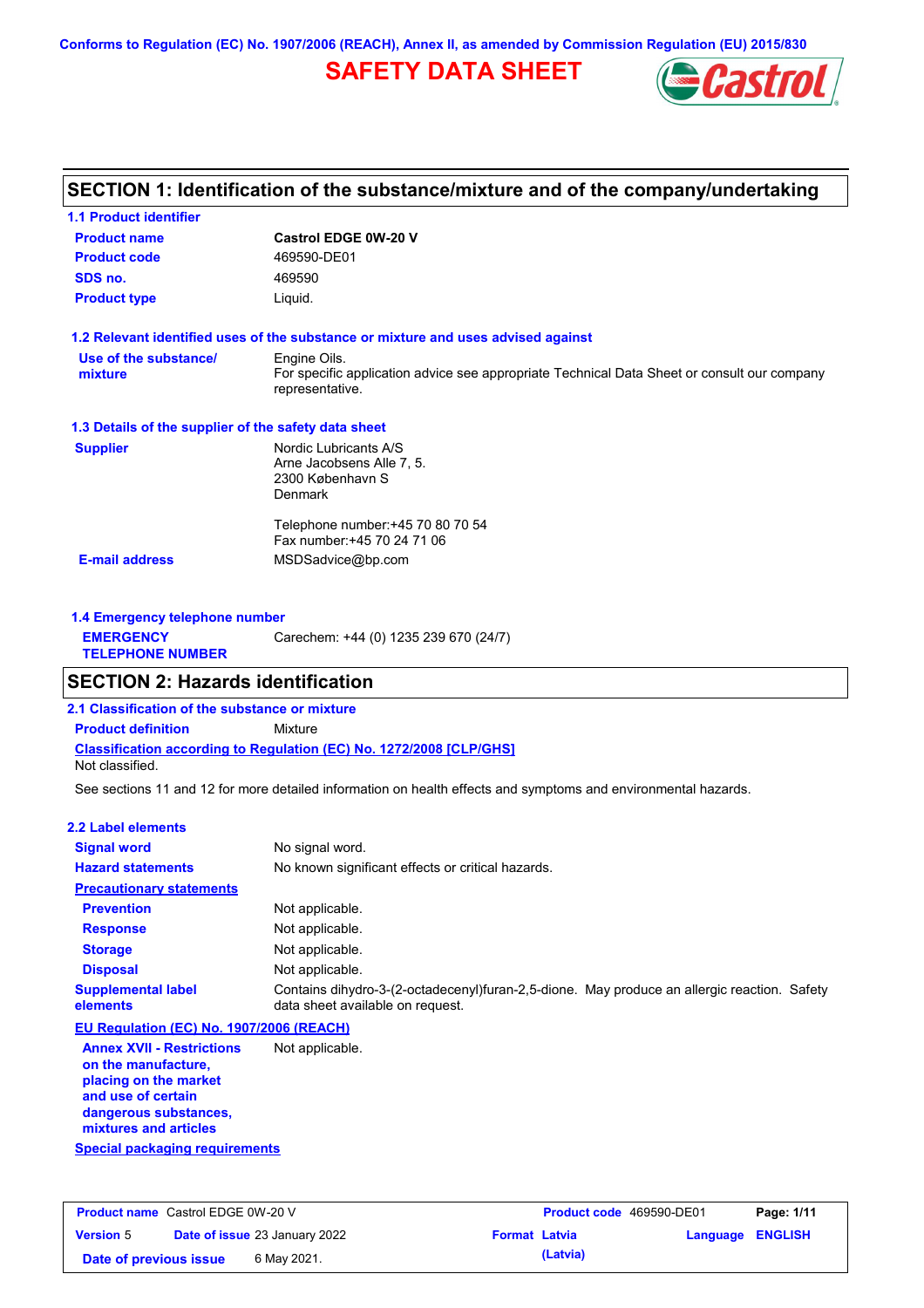## **SECTION 2: Hazards identification**

| <b>Containers to be fitted</b><br>with child-resistant<br>fastenings                                              | Not applicable.                                                                                                                                                                                                          |
|-------------------------------------------------------------------------------------------------------------------|--------------------------------------------------------------------------------------------------------------------------------------------------------------------------------------------------------------------------|
| <b>Tactile warning of danger</b>                                                                                  | Not applicable.                                                                                                                                                                                                          |
| 2.3 Other hazards                                                                                                 |                                                                                                                                                                                                                          |
| <b>Results of PBT and vPvB</b><br>assessment                                                                      | Product does not meet the criteria for PBT or vPvB according to Regulation (EC) No. 1907/2006,<br>Annex XIII.                                                                                                            |
| <b>Product meets the criteria</b><br>for PBT or vPvB according<br>to Regulation (EC) No.<br>1907/2006, Annex XIII | This mixture does not contain any substances that are assessed to be a PBT or a vPvB.                                                                                                                                    |
| Other hazards which do<br>not result in classification                                                            | Defatting to the skin.<br>USED ENGINE OILS<br>Used engine oil may contain hazardous components which have the potential to cause skin<br>cancer.<br>See Toxicological Information, section 11 of this Safety Data Sheet. |

### **SECTION 3: Composition/information on ingredients**

### **3.2 Mixtures**

Mixture **Product definition**

| <b>Product/ingredient</b><br>name                             | <b>Identifiers</b>                                                                      | %          | <b>Regulation (EC) No.</b><br>1272/2008 [CLP] | <b>Type</b> |
|---------------------------------------------------------------|-----------------------------------------------------------------------------------------|------------|-----------------------------------------------|-------------|
| Distillates (petroleum), hydrotreated<br>heavy paraffinic     | REACH #: 01-2119484627-25<br>EC: 265-157-1<br>CAS: 64742-54-7<br>Index: 649-467-00-8    | 250 - ≤75  | Asp. Tox. 1, H304                             | [1] [2]     |
| Distillates (petroleum), hydrotreated<br>heavy paraffinic     | REACH #: 01-2119484627-25<br>EC: 265-157-1<br>CAS: 64742-54-7<br>Index: 649-467-00-8    | ≥10 - ≤25  | Not classified.                               | $[2]$       |
| Distillates (petroleum), solvent-<br>dewaxed heavy paraffinic | REACH #: 01-2119471299-27 ≤3<br>EC: 265-169-7<br>CAS: 64742-65-0<br>Index: 649-474-00-6 |            | Not classified.                               | $[2]$       |
| bis(nonylphenyl)amine                                         | REACH #: 01-2119488911-28 ≤3<br>EC: 253-249-4<br>CAS: 36878-20-3                        |            | Aquatic Chronic 4, H413                       | $[1]$       |
| dihydro-3-(2-octadecenyl)furan-<br>2,5-dione                  | REACH #: 01-2120120387-61<br>EC: 266-561-0<br>CAS: 67066-88-0                           | $\leq 0.3$ | Skin Irrit. 2, H315<br>Skin Sens. 1B, H317    | $[1]$       |

**Type** 

[1] Substance classified with a health or environmental hazard

[2] Substance with a workplace exposure limit

[3] Substance meets the criteria for PBT according to Regulation (EC) No. 1907/2006, Annex XIII

[4] Substance meets the criteria for vPvB according to Regulation (EC) No. 1907/2006, Annex XIII

[5] Substance of equivalent concern

[6] Additional disclosure due to company policy

Occupational exposure limits, if available, are listed in Section 8.

### **SECTION 4: First aid measures**

### **4.1 Description of first aid measures**

| Eye contact                              | contact lenses. Get medical attention.               | In case of contact, immediately flush eyes with plenty of water for at least 15 minutes. Eyelids<br>should be held away from the eyeball to ensure thorough rinsing. Check for and remove any |              |
|------------------------------------------|------------------------------------------------------|-----------------------------------------------------------------------------------------------------------------------------------------------------------------------------------------------|--------------|
| <b>Skin contact</b>                      | reuse. Get medical attention if irritation develops. | Wash skin thoroughly with soap and water or use recognised skin cleanser. Remove<br>contaminated clothing and shoes. Wash clothing before reuse. Clean shoes thoroughly before                |              |
| <b>Product name Castrol EDGE 0W-20 V</b> |                                                      | <b>Product code</b> 469590-DE01                                                                                                                                                               | Page: $2/11$ |

| <b>Product name</b> Castrol EDGE 0W-20 V |  | Product code 469590-DE01             |                      | Page: 2/11 |                  |  |
|------------------------------------------|--|--------------------------------------|----------------------|------------|------------------|--|
| <b>Version 5</b>                         |  | <b>Date of issue 23 January 2022</b> | <b>Format Latvia</b> |            | Language ENGLISH |  |
| Date of previous issue                   |  | 6 May 2021.                          |                      | (Latvia)   |                  |  |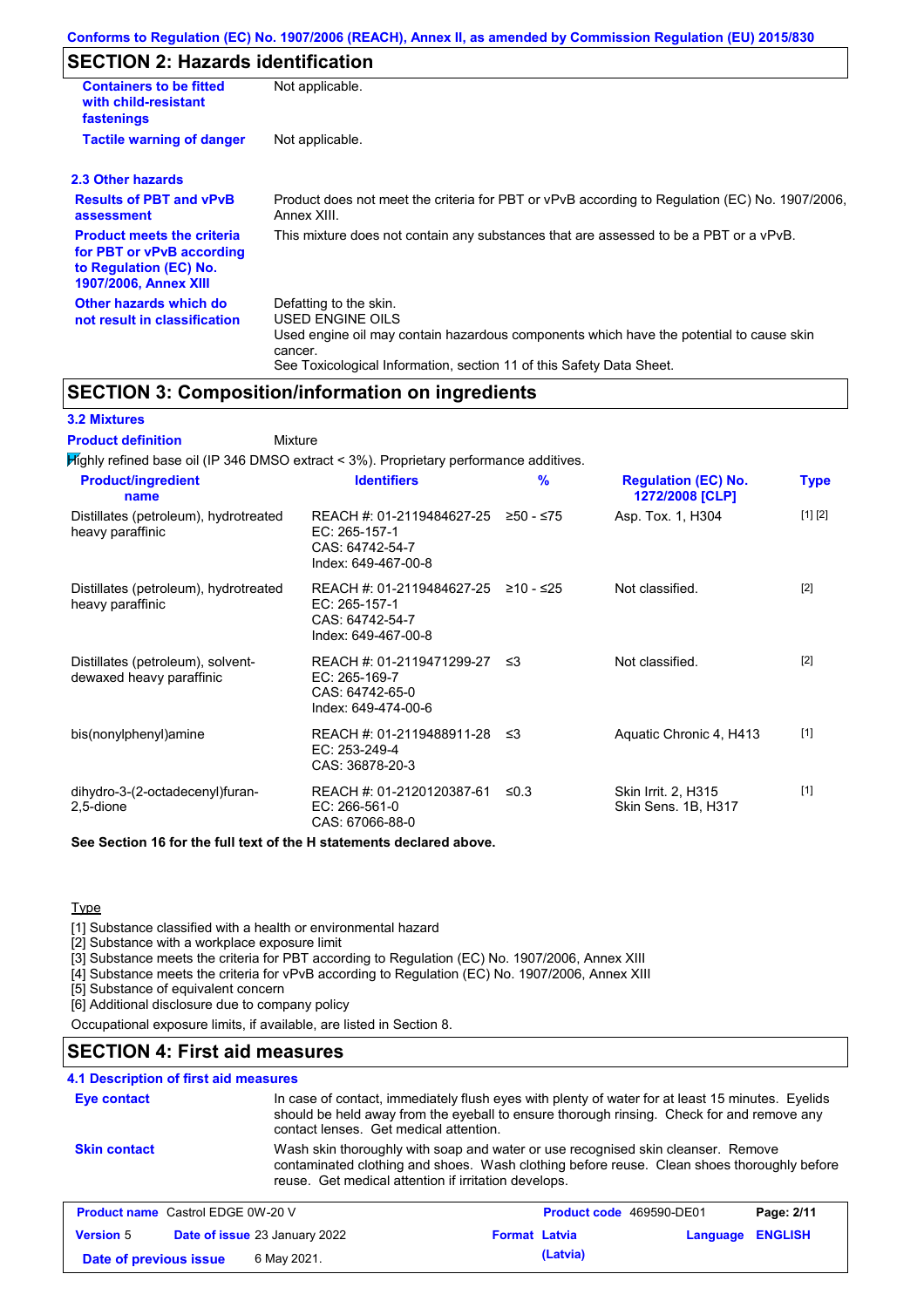### **Conforms to Regulation (EC) No. 1907/2006 (REACH), Annex II, as amended by Commission Regulation (EU) 2015/830**

## **SECTION 4: First aid measures**

| <b>Inhalation</b>                 | If inhaled, remove to fresh air. In case of inhalation of decomposition products in a fire,<br>symptoms may be delayed. The exposed person may need to be kept under medical             |
|-----------------------------------|------------------------------------------------------------------------------------------------------------------------------------------------------------------------------------------|
| Ingestion                         | surveillance for 48 hours. Get medical attention if symptoms occur.<br>Do not induce vomiting unless directed to do so by medical personnel. Get medical attention if<br>symptoms occur. |
| <b>Protection of first-aiders</b> | No action shall be taken involving any personal risk or without suitable training.                                                                                                       |

### **4.2 Most important symptoms and effects, both acute and delayed**

See Section 11 for more detailed information on health effects and symptoms.

| <b>Potential acute health effects</b> |                                                                                                                     |
|---------------------------------------|---------------------------------------------------------------------------------------------------------------------|
| <b>Inhalation</b>                     | Exposure to decomposition products may cause a health hazard. Serious effects may be<br>delayed following exposure. |
| <b>Ingestion</b>                      | No known significant effects or critical hazards.                                                                   |
| <b>Skin contact</b>                   | Defatting to the skin. May cause skin dryness and irritation.                                                       |
| Eye contact                           | No known significant effects or critical hazards.                                                                   |
|                                       | Delayed and immediate effects as well as chronic effects from short and long-term exposure                          |
| <b>Inhalation</b>                     | Overexposure to the inhalation of airborne droplets or aerosols may cause irritation of the<br>respiratory tract.   |
| <b>Ingestion</b>                      | Ingestion of large quantities may cause nausea and diarrhoea.                                                       |
| <b>Skin contact</b>                   | Prolonged or repeated contact can defat the skin and lead to irritation and/or dermatitis.                          |
| Eye contact                           | Potential risk of transient stinging or redness if accidental eye contact occurs.                                   |
|                                       |                                                                                                                     |

### **4.3 Indication of any immediate medical attention and special treatment needed**

| <b>Notes to physician</b> | Treatment should in general be symptomatic and directed to relieving any effects.   |
|---------------------------|-------------------------------------------------------------------------------------|
|                           | In case of inhalation of decomposition products in a fire, symptoms may be delayed. |
|                           | The exposed person may need to be kept under medical surveillance for 48 hours.     |

## **SECTION 5: Firefighting measures**

| 5.1 Extinguishing media                                                                                                                                    |                                                                                                                                                                                                                                                                                                                                                                   |
|------------------------------------------------------------------------------------------------------------------------------------------------------------|-------------------------------------------------------------------------------------------------------------------------------------------------------------------------------------------------------------------------------------------------------------------------------------------------------------------------------------------------------------------|
| <b>Suitable extinguishing</b><br>media                                                                                                                     | In case of fire, use foam, dry chemical or carbon dioxide extinguisher or spray.                                                                                                                                                                                                                                                                                  |
| <b>Unsuitable extinguishing</b><br>Do not use water jet. The use of a water jet may cause the fire to spread by splashing the<br>burning product.<br>media |                                                                                                                                                                                                                                                                                                                                                                   |
| 5.2 Special hazards arising from the substance or mixture                                                                                                  |                                                                                                                                                                                                                                                                                                                                                                   |
| <b>Hazards from the</b><br>substance or mixture                                                                                                            | In a fire or if heated, a pressure increase will occur and the container may burst.                                                                                                                                                                                                                                                                               |
| <b>Hazardous combustion</b><br>products                                                                                                                    | Combustion products may include the following:<br>carbon oxides (CO, CO <sub>2</sub> ) (carbon monoxide, carbon dioxide)<br>nitrogen oxides (NO, NO <sub>2</sub> etc.)                                                                                                                                                                                            |
| <b>5.3 Advice for firefighters</b>                                                                                                                         |                                                                                                                                                                                                                                                                                                                                                                   |
| <b>Special precautions for</b><br>fire-fighters                                                                                                            | No action shall be taken involving any personal risk or without suitable training. Promptly<br>isolate the scene by removing all persons from the vicinity of the incident if there is a fire.                                                                                                                                                                    |
| <b>Special protective</b><br>equipment for fire-fighters                                                                                                   | Fire-fighters should wear appropriate protective equipment and self-contained breathing<br>apparatus (SCBA) with a full face-piece operated in positive pressure mode. Clothing for fire-<br>fighters (including helmets, protective boots and gloves) conforming to European standard EN<br>469 will provide a basic level of protection for chemical incidents. |

### **SECTION 6: Accidental release measures**

|                                | 6.1 Personal precautions, protective equipment and emergency procedures                                                                                                                                                                                                                                                             |
|--------------------------------|-------------------------------------------------------------------------------------------------------------------------------------------------------------------------------------------------------------------------------------------------------------------------------------------------------------------------------------|
| For non-emergency<br>personnel | No action shall be taken involving any personal risk or without suitable training. Evacuate<br>surrounding areas. Keep unnecessary and unprotected personnel from entering. Do not touch<br>or walk through spilt material. Floors may be slippery; use care to avoid falling. Put on<br>appropriate personal protective equipment. |
| For emergency responders       | If specialised clothing is required to deal with the spillage, take note of any information in<br>Section 8 on suitable and unsuitable materials. See also the information in "For non-<br>emergency personnel".                                                                                                                    |

| <b>Product name</b> Castrol EDGE 0W-20 V |                                      |             | <b>Product code</b> 469590-DE01 |          | Page: 3/11              |  |
|------------------------------------------|--------------------------------------|-------------|---------------------------------|----------|-------------------------|--|
| <b>Version 5</b>                         | <b>Date of issue 23 January 2022</b> |             | <b>Format Latvia</b>            |          | <b>Language ENGLISH</b> |  |
| Date of previous issue                   |                                      | 6 May 2021. |                                 | (Latvia) |                         |  |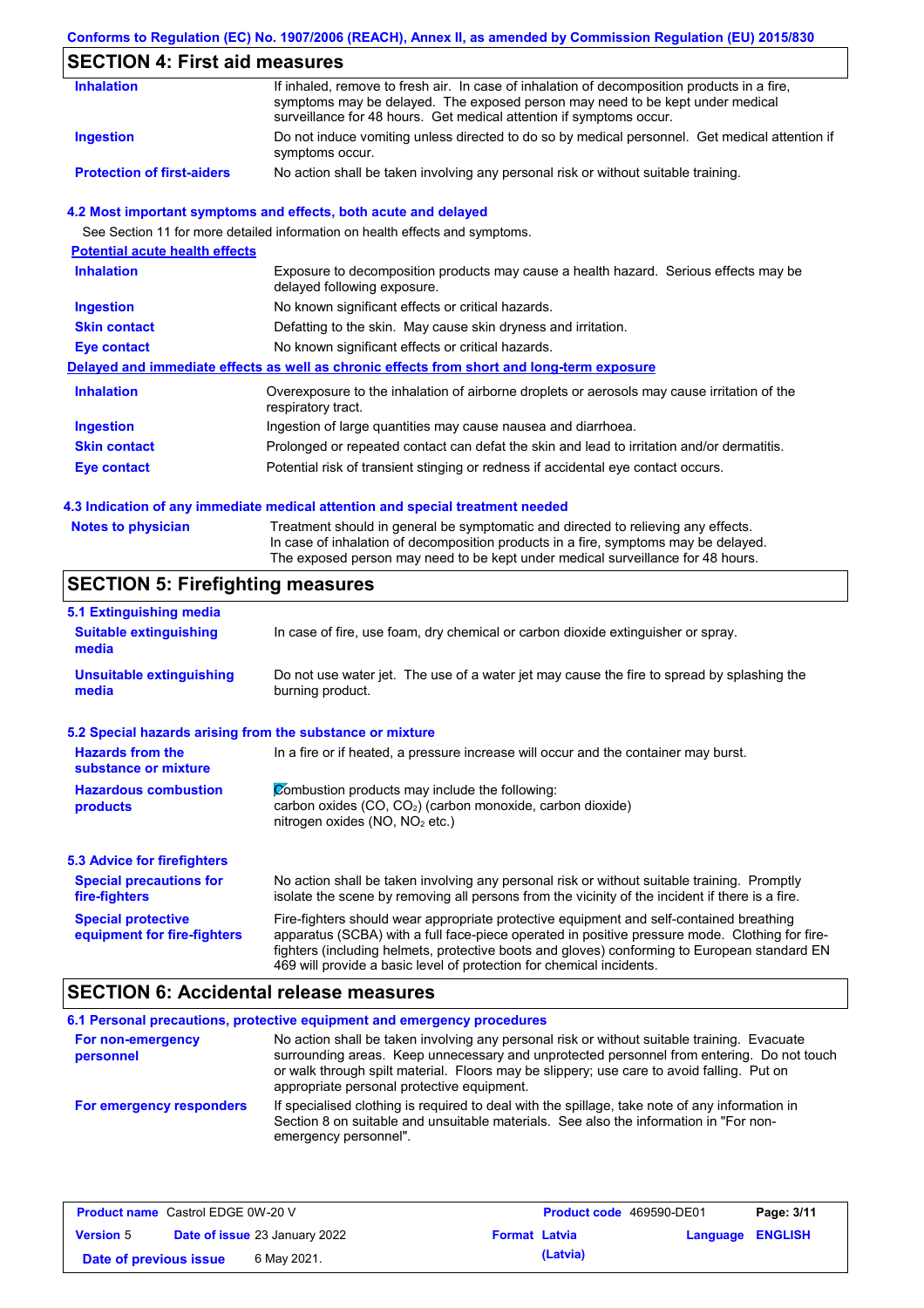## **SECTION 6: Accidental release measures**

| <b>6.2 Environmental</b><br><b>precautions</b> | Avoid dispersal of spilt material and runoff and contact with soil, waterways, drains and sewers.<br>Inform the relevant authorities if the product has caused environmental pollution (sewers,<br>waterways, soil or air).                                                                                                                                                                    |
|------------------------------------------------|------------------------------------------------------------------------------------------------------------------------------------------------------------------------------------------------------------------------------------------------------------------------------------------------------------------------------------------------------------------------------------------------|
|                                                | 6.3 Methods and material for containment and cleaning up                                                                                                                                                                                                                                                                                                                                       |
| <b>Small spill</b>                             | Stop leak if without risk. Move containers from spill area. Absorb with an inert material and<br>place in an appropriate waste disposal container. Dispose of via a licensed waste disposal<br>contractor.                                                                                                                                                                                     |
| <b>Large spill</b>                             | Stop leak if without risk. Move containers from spill area. Prevent entry into sewers, water<br>courses, basements or confined areas. Contain and collect spillage with non-combustible,<br>absorbent material e.g. sand, earth, vermiculite or diatomaceous earth and place in container<br>for disposal according to local regulations. Dispose of via a licensed waste disposal contractor. |
| 6.4 Reference to other<br><b>sections</b>      | See Section 1 for emergency contact information.<br>See Section 5 for firefighting measures.<br>See Section 8 for information on appropriate personal protective equipment.<br>See Section 12 for environmental precautions.<br>See Section 13 for additional waste treatment information.                                                                                                     |

## **SECTION 7: Handling and storage**

| 7.1 Precautions for safe handling                                             |                                                                                                                                                                                                                                                                                                                                                                                                                                                                                          |
|-------------------------------------------------------------------------------|------------------------------------------------------------------------------------------------------------------------------------------------------------------------------------------------------------------------------------------------------------------------------------------------------------------------------------------------------------------------------------------------------------------------------------------------------------------------------------------|
| <b>Protective measures</b>                                                    | Put on appropriate personal protective equipment.                                                                                                                                                                                                                                                                                                                                                                                                                                        |
| <b>Advice on general</b><br>occupational hygiene                              | Eating, drinking and smoking should be prohibited in areas where this material is handled,<br>stored and processed. Wash thoroughly after handling. Remove contaminated clothing and<br>protective equipment before entering eating areas. See also Section 8 for additional<br>information on hygiene measures.                                                                                                                                                                         |
| 7.2 Conditions for safe<br>storage, including any<br><i>incompatibilities</i> | Store in accordance with local requlations. Store in a dry, cool and well-ventilated area, away<br>from incompatible materials (see Section 10). Keep away from heat and direct sunlight. Keep<br>container tightly closed and sealed until ready for use. Containers that have been opened must<br>be carefully resealed and kept upright to prevent leakage. Store and use only in equipment/<br>containers designed for use with this product. Do not store in unlabelled containers. |
| <b>Not suitable</b>                                                           | Prolonged exposure to elevated temperature                                                                                                                                                                                                                                                                                                                                                                                                                                               |
| 7.3 Specific end use(s)                                                       |                                                                                                                                                                                                                                                                                                                                                                                                                                                                                          |
| <b>Recommendations</b>                                                        | See section 1.2 and Exposure scenarios in annex, if applicable.                                                                                                                                                                                                                                                                                                                                                                                                                          |

### **Recommendations**

### **SECTION 8: Exposure controls/personal protection**

#### **8.1 Control parameters**

| <b>Occupational exposure limits</b>                          |                                                                                                                                                                                                                                                                                                                                                                                                                                                                                                                                                                                                                                                                                                                                                                                                                                                                                                                                                                                                                            |
|--------------------------------------------------------------|----------------------------------------------------------------------------------------------------------------------------------------------------------------------------------------------------------------------------------------------------------------------------------------------------------------------------------------------------------------------------------------------------------------------------------------------------------------------------------------------------------------------------------------------------------------------------------------------------------------------------------------------------------------------------------------------------------------------------------------------------------------------------------------------------------------------------------------------------------------------------------------------------------------------------------------------------------------------------------------------------------------------------|
| <b>Product/ingredient name</b>                               | <b>Exposure limit values</b>                                                                                                                                                                                                                                                                                                                                                                                                                                                                                                                                                                                                                                                                                                                                                                                                                                                                                                                                                                                               |
| Distillates (petroleum), hydrotreated heavy paraffinic       | Ministers Cabinet Regulations Nr.325 - AER (Latvia).<br>TWA: 5 mg/m <sup>3</sup> 8 hours. Issued/Revised: 5/2007                                                                                                                                                                                                                                                                                                                                                                                                                                                                                                                                                                                                                                                                                                                                                                                                                                                                                                           |
| Distillates (petroleum), hydrotreated heavy paraffinic       | Ministers Cabinet Regulations Nr.325 - AER (Latvia).<br>TWA: 5 mg/m <sup>3</sup> 8 hours. Issued/Revised: 5/2007                                                                                                                                                                                                                                                                                                                                                                                                                                                                                                                                                                                                                                                                                                                                                                                                                                                                                                           |
| Distillates (petroleum), solvent-dewaxed heavy<br>paraffinic | Ministers Cabinet Regulations Nr.325 - AER (Latvia).                                                                                                                                                                                                                                                                                                                                                                                                                                                                                                                                                                                                                                                                                                                                                                                                                                                                                                                                                                       |
|                                                              | TWA: 5 mg/m <sup>3</sup> 8 hours. Issued/Revised: 5/2007                                                                                                                                                                                                                                                                                                                                                                                                                                                                                                                                                                                                                                                                                                                                                                                                                                                                                                                                                                   |
| guidance only.                                               | Whilst specific OELs for certain components may be shown in this section, other components may be present in any mist,<br>vapour or dust produced. Therefore, the specific OELs may not be applicable to the product as a whole and are provided for                                                                                                                                                                                                                                                                                                                                                                                                                                                                                                                                                                                                                                                                                                                                                                       |
| <b>Recommended monitoring</b><br>procedures                  | If this product contains ingredients with exposure limits, personal, workplace atmosphere or<br>biological monitoring may be required to determine the effectiveness of the ventilation or other<br>control measures and/or the necessity to use respiratory protective equipment. Reference<br>should be made to monitoring standards, such as the following: European Standard EN 689<br>(Workplace atmospheres - Guidance for the assessment of exposure by inhalation to chemical<br>agents for comparison with limit values and measurement strategy) European Standard EN<br>14042 (Workplace atmospheres - Guide for the application and use of procedures for the<br>assessment of exposure to chemical and biological agents) European Standard EN 482<br>(Workplace atmospheres - General requirements for the performance of procedures for the<br>measurement of chemical agents) Reference to national guidance documents for methods for<br>the determination of hazardous substances will also be required. |
| <b>Derived No Effect Level</b>                               |                                                                                                                                                                                                                                                                                                                                                                                                                                                                                                                                                                                                                                                                                                                                                                                                                                                                                                                                                                                                                            |

#### **Product name** Castrol EDGE 0W-20 V **Version** 5 **Product code** 469590-DE01 **Page: 4/11 Date of issue** 23 January 2022 **Format Latvia Language ENGLISH Date of previous issue** 6 May 2021. **Cancer 6 May 2021. (Latvia)**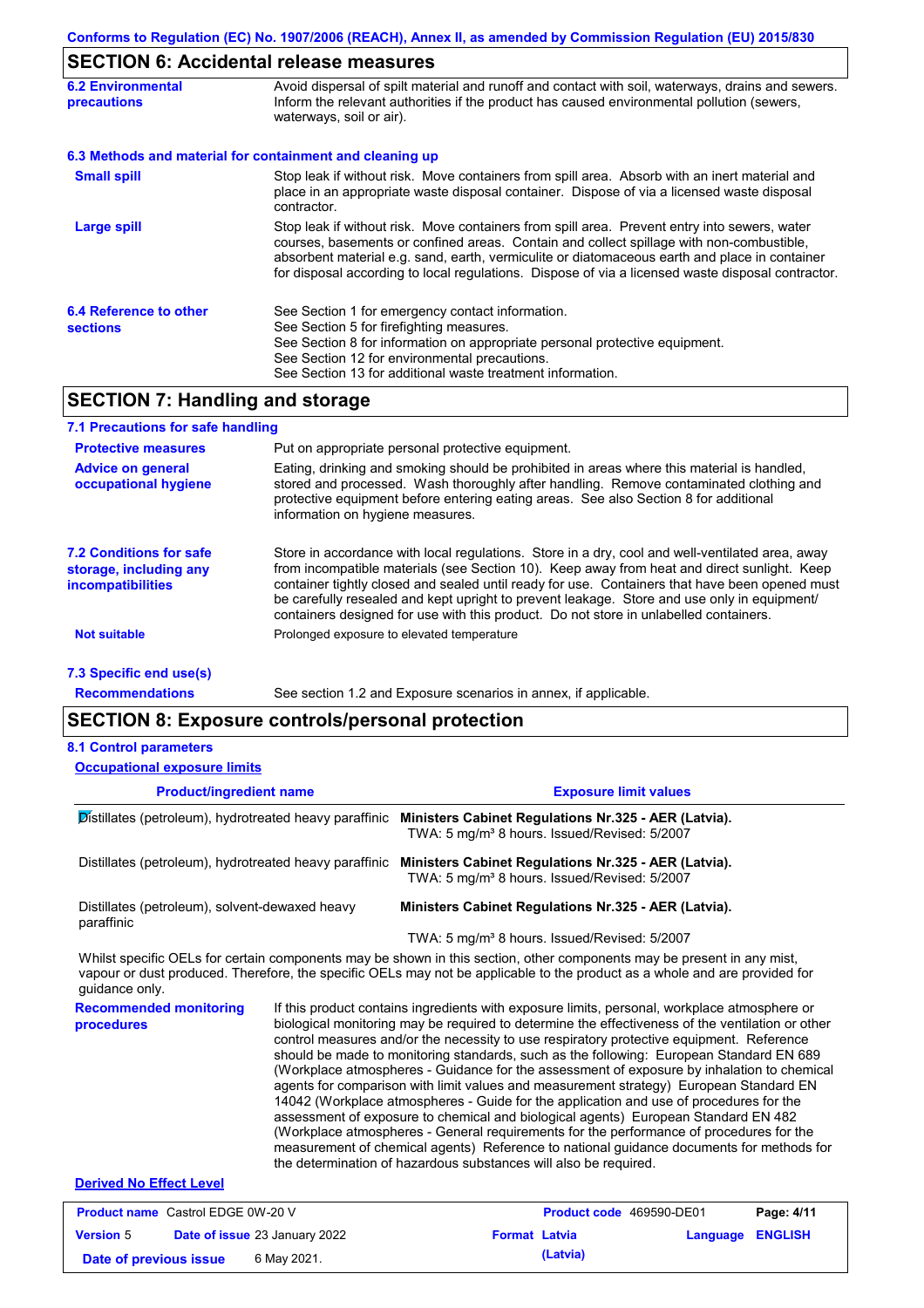## **SECTION 8: Exposure controls/personal protection**

No DNELs/DMELs available.

### **Predicted No Effect Concentration**

No PNECs available

| <b>8.2 Exposure controls</b>                         |                                                                                                                                                                                                                                                                                                                                                                                                                                                                                                                                                                                                                                                                                                                                                                                                                                                                                                                                                                                                         |
|------------------------------------------------------|---------------------------------------------------------------------------------------------------------------------------------------------------------------------------------------------------------------------------------------------------------------------------------------------------------------------------------------------------------------------------------------------------------------------------------------------------------------------------------------------------------------------------------------------------------------------------------------------------------------------------------------------------------------------------------------------------------------------------------------------------------------------------------------------------------------------------------------------------------------------------------------------------------------------------------------------------------------------------------------------------------|
| <b>Appropriate engineering</b><br>controls           | Provide exhaust ventilation or other engineering controls to keep the relevant airborne<br>concentrations below their respective occupational exposure limits.<br>All activities involving chemicals should be assessed for their risks to health, to ensure<br>exposures are adequately controlled. Personal protective equipment should only be considered<br>after other forms of control measures (e.g. engineering controls) have been suitably evaluated.<br>Personal protective equipment should conform to appropriate standards, be suitable for use, be<br>kept in good condition and properly maintained.<br>Your supplier of personal protective equipment should be consulted for advice on selection and<br>appropriate standards. For further information contact your national organisation for standards.<br>The final choice of protective equipment will depend upon a risk assessment. It is important to<br>ensure that all items of personal protective equipment are compatible. |
| <b>Individual protection measures</b>                |                                                                                                                                                                                                                                                                                                                                                                                                                                                                                                                                                                                                                                                                                                                                                                                                                                                                                                                                                                                                         |
| <b>Hygiene measures</b>                              | Wash hands, forearms and face thoroughly after handling chemical products, before eating,<br>smoking and using the lavatory and at the end of the working period. Ensure that eyewash<br>stations and safety showers are close to the workstation location.                                                                                                                                                                                                                                                                                                                                                                                                                                                                                                                                                                                                                                                                                                                                             |
| <b>Respiratory protection</b>                        | In case of insufficient ventilation, wear suitable respiratory equipment.<br>The correct choice of respiratory protection depends upon the chemicals being handled, the<br>conditions of work and use, and the condition of the respiratory equipment. Safety procedures<br>should be developed for each intended application. Respiratory protection equipment should<br>therefore be chosen in consultation with the supplier/manufacturer and with a full assessment<br>of the working conditions.                                                                                                                                                                                                                                                                                                                                                                                                                                                                                                   |
| <b>Eye/face protection</b><br><b>Skin protection</b> | Safety glasses with side shields.                                                                                                                                                                                                                                                                                                                                                                                                                                                                                                                                                                                                                                                                                                                                                                                                                                                                                                                                                                       |
| <b>Hand protection</b>                               | <b>General Information:</b>                                                                                                                                                                                                                                                                                                                                                                                                                                                                                                                                                                                                                                                                                                                                                                                                                                                                                                                                                                             |
|                                                      | Because specific work environments and material handling practices vary, safety procedures<br>should be developed for each intended application. The correct choice of protective gloves<br>depends upon the chemicals being handled, and the conditions of work and use. Most gloves<br>provide protection for only a limited time before they must be discarded and replaced (even the<br>best chemically resistant gloves will break down after repeated chemical exposures).                                                                                                                                                                                                                                                                                                                                                                                                                                                                                                                        |
|                                                      | Gloves should be chosen in consultation with the supplier / manufacturer and taking account of<br>a full assessment of the working conditions.                                                                                                                                                                                                                                                                                                                                                                                                                                                                                                                                                                                                                                                                                                                                                                                                                                                          |
|                                                      | Recommended: Nitrile gloves.<br><b>Breakthrough time:</b>                                                                                                                                                                                                                                                                                                                                                                                                                                                                                                                                                                                                                                                                                                                                                                                                                                                                                                                                               |
|                                                      | Breakthrough time data are generated by glove manufacturers under laboratory test conditions<br>and represent how long a glove can be expected to provide effective permeation resistance. It<br>is important when following breakthrough time recommendations that actual workplace<br>conditions are taken into account. Always consult with your glove supplier for up-to-date<br>technical information on breakthrough times for the recommended glove type.<br>Our recommendations on the selection of gloves are as follows:                                                                                                                                                                                                                                                                                                                                                                                                                                                                      |
|                                                      | Continuous contact:                                                                                                                                                                                                                                                                                                                                                                                                                                                                                                                                                                                                                                                                                                                                                                                                                                                                                                                                                                                     |
|                                                      | Gloves with a minimum breakthrough time of 240 minutes, or >480 minutes if suitable gloves<br>can be obtained.<br>If suitable gloves are not available to offer that level of protection, gloves with shorter<br>breakthrough times may be acceptable as long as appropriate glove maintenance and<br>replacement regimes are determined and adhered to.                                                                                                                                                                                                                                                                                                                                                                                                                                                                                                                                                                                                                                                |
|                                                      | Short-term / splash protection:                                                                                                                                                                                                                                                                                                                                                                                                                                                                                                                                                                                                                                                                                                                                                                                                                                                                                                                                                                         |
|                                                      | Recommended breakthrough times as above.<br>It is recognised that for short-term, transient exposures, gloves with shorter breakthrough times<br>may commonly be used. Therefore, appropriate maintenance and replacement regimes must<br>be determined and rigorously followed.                                                                                                                                                                                                                                                                                                                                                                                                                                                                                                                                                                                                                                                                                                                        |
|                                                      | <b>Glove Thickness:</b>                                                                                                                                                                                                                                                                                                                                                                                                                                                                                                                                                                                                                                                                                                                                                                                                                                                                                                                                                                                 |
|                                                      | For general applications, we recommend gloves with a thickness typically greater than 0.35 mm.                                                                                                                                                                                                                                                                                                                                                                                                                                                                                                                                                                                                                                                                                                                                                                                                                                                                                                          |

| <b>Product name</b> Castrol EDGE 0W-20 V |  |                                      | <b>Product code</b> 469590-DE01 | Page: 5/11 |                         |  |
|------------------------------------------|--|--------------------------------------|---------------------------------|------------|-------------------------|--|
| <b>Version 5</b>                         |  | <b>Date of issue 23 January 2022</b> | <b>Format Latvia</b>            |            | <b>Language ENGLISH</b> |  |
| Date of previous issue                   |  | 6 May 2021.                          |                                 | (Latvia)   |                         |  |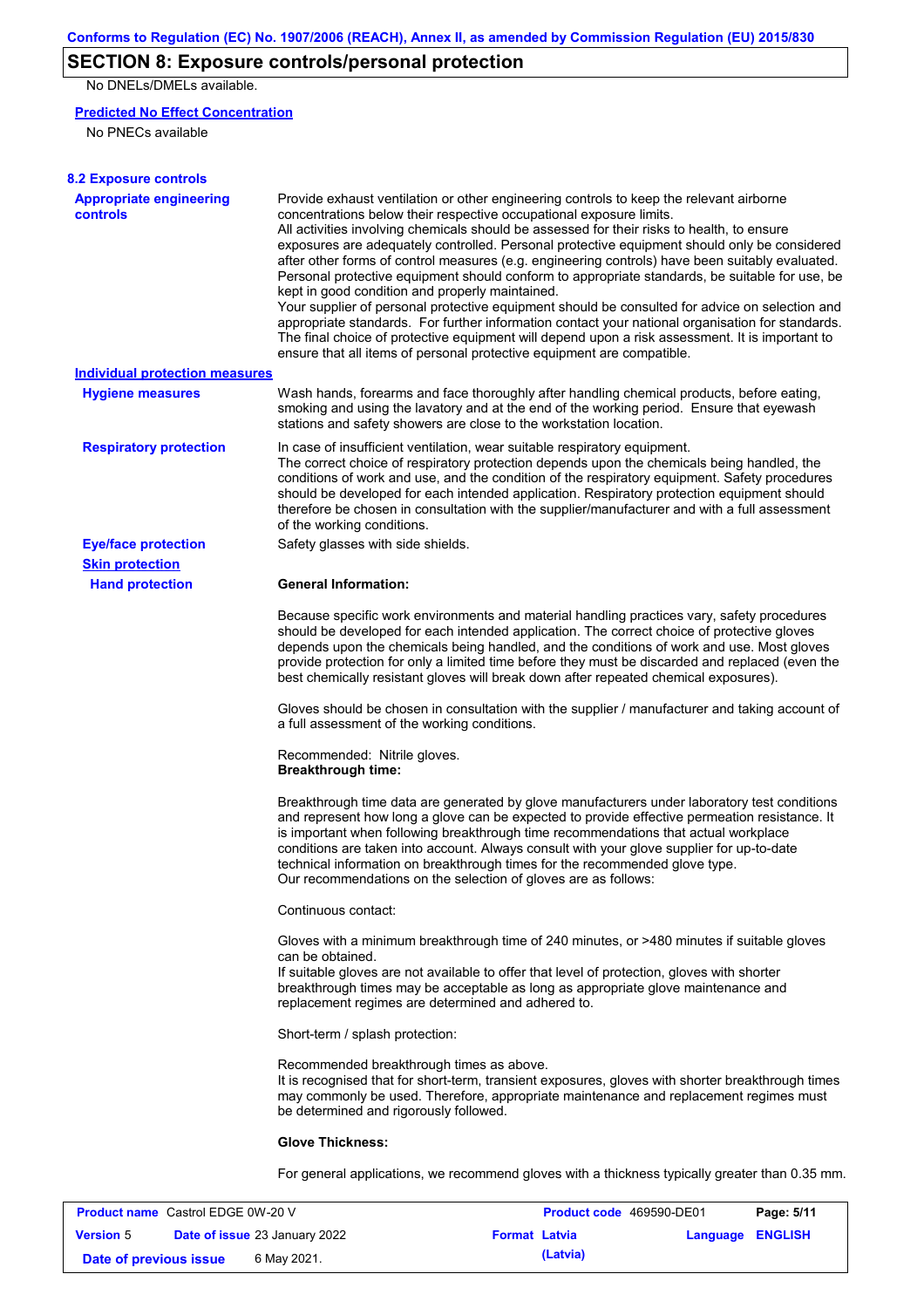## **SECTION 8: Exposure controls/personal protection**

|                                           | It should be emphasised that glove thickness is not necessarily a good predictor of glove<br>resistance to a specific chemical, as the permeation efficiency of the glove will be dependent<br>on the exact composition of the glove material. Therefore, glove selection should also be based<br>on consideration of the task requirements and knowledge of breakthrough times.<br>Glove thickness may also vary depending on the glove manufacturer, the glove type and the<br>glove model. Therefore, the manufacturers' technical data should always be taken into account<br>to ensure selection of the most appropriate glove for the task.                                     |
|-------------------------------------------|---------------------------------------------------------------------------------------------------------------------------------------------------------------------------------------------------------------------------------------------------------------------------------------------------------------------------------------------------------------------------------------------------------------------------------------------------------------------------------------------------------------------------------------------------------------------------------------------------------------------------------------------------------------------------------------|
|                                           | Note: Depending on the activity being conducted, gloves of varying thickness may be required<br>for specific tasks. For example:                                                                                                                                                                                                                                                                                                                                                                                                                                                                                                                                                      |
|                                           | • Thinner gloves (down to 0.1 mm or less) may be required where a high degree of manual<br>dexterity is needed. However, these gloves are only likely to give short duration protection and<br>would normally be just for single use applications, then disposed of.                                                                                                                                                                                                                                                                                                                                                                                                                  |
|                                           | • Thicker gloves (up to 3 mm or more) may be required where there is a mechanical (as well<br>as a chemical) risk i.e. where there is abrasion or puncture potential.                                                                                                                                                                                                                                                                                                                                                                                                                                                                                                                 |
| <b>Skin and body</b>                      | Use of protective clothing is good industrial practice.<br>Personal protective equipment for the body should be selected based on the task being<br>performed and the risks involved and should be approved by a specialist before handling this<br>product.<br>Cotton or polyester/cotton overalls will only provide protection against light superficial<br>contamination that will not soak through to the skin. Overalls should be laundered on a regular<br>basis. When the risk of skin exposure is high (e.g. when cleaning up spillages or if there is a<br>risk of splashing) then chemical resistant aprons and/or impervious chemical suits and boots<br>will be required. |
| <b>Refer to standards:</b>                | Respiratory protection: EN 529<br>Gloves: EN 420, EN 374<br>Eye protection: EN 166<br>Filtering half-mask: EN 149<br>Filtering half-mask with valve: EN 405<br>Half-mask: EN 140 plus filter<br>Full-face mask: EN 136 plus filter<br>Particulate filters: EN 143<br>Gas/combined filters: EN 14387                                                                                                                                                                                                                                                                                                                                                                                   |
| <b>Environmental exposure</b><br>controls | Emissions from ventilation or work process equipment should be checked to ensure they<br>comply with the requirements of environmental protection legislation. In some cases, fume<br>scrubbers, filters or engineering modifications to the process equipment will be necessary to<br>reduce emissions to acceptable levels.                                                                                                                                                                                                                                                                                                                                                         |

## **SECTION 9: Physical and chemical properties**

The conditions of measurement of all properties are at standard temperature and pressure unless otherwise indicated.

### **9.1 Information on basic physical and chemical properties**

| <b>Appearance</b>                                      |                                              |
|--------------------------------------------------------|----------------------------------------------|
| <b>Physical state</b>                                  | Liguid.                                      |
| <b>Colour</b>                                          | Amber.                                       |
| <b>Odour</b>                                           | Not available.                               |
| <b>Odour threshold</b>                                 | Not available.                               |
| рH                                                     | Not applicable.                              |
| <b>Melting point/freezing point</b>                    | Not available.                               |
| Initial boiling point and boiling                      | Not available.                               |
| range                                                  |                                              |
| <b>Pour point</b>                                      | -45 $^{\circ}$ C                             |
| <b>Flash point</b>                                     | Closed cup: >185°C (>365°F) [Pensky-Martens] |
| <b>Evaporation rate</b>                                | Not available.                               |
| Flammability (solid, gas)                              | Not available.                               |
| <b>Upper/lower flammability or</b><br>explosive limits | Not available.                               |
| <b>Vapour pressure</b>                                 | Not available.                               |

| <b>Product name</b> Castrol EDGE 0W-20 V |  |                                      | <b>Product code</b> 469590-DE01 | Page: 6/11 |                         |  |
|------------------------------------------|--|--------------------------------------|---------------------------------|------------|-------------------------|--|
| <b>Version 5</b>                         |  | <b>Date of issue 23 January 2022</b> | <b>Format Latvia</b>            |            | <b>Language ENGLISH</b> |  |
| Date of previous issue                   |  | 6 May 2021.                          |                                 | (Latvia)   |                         |  |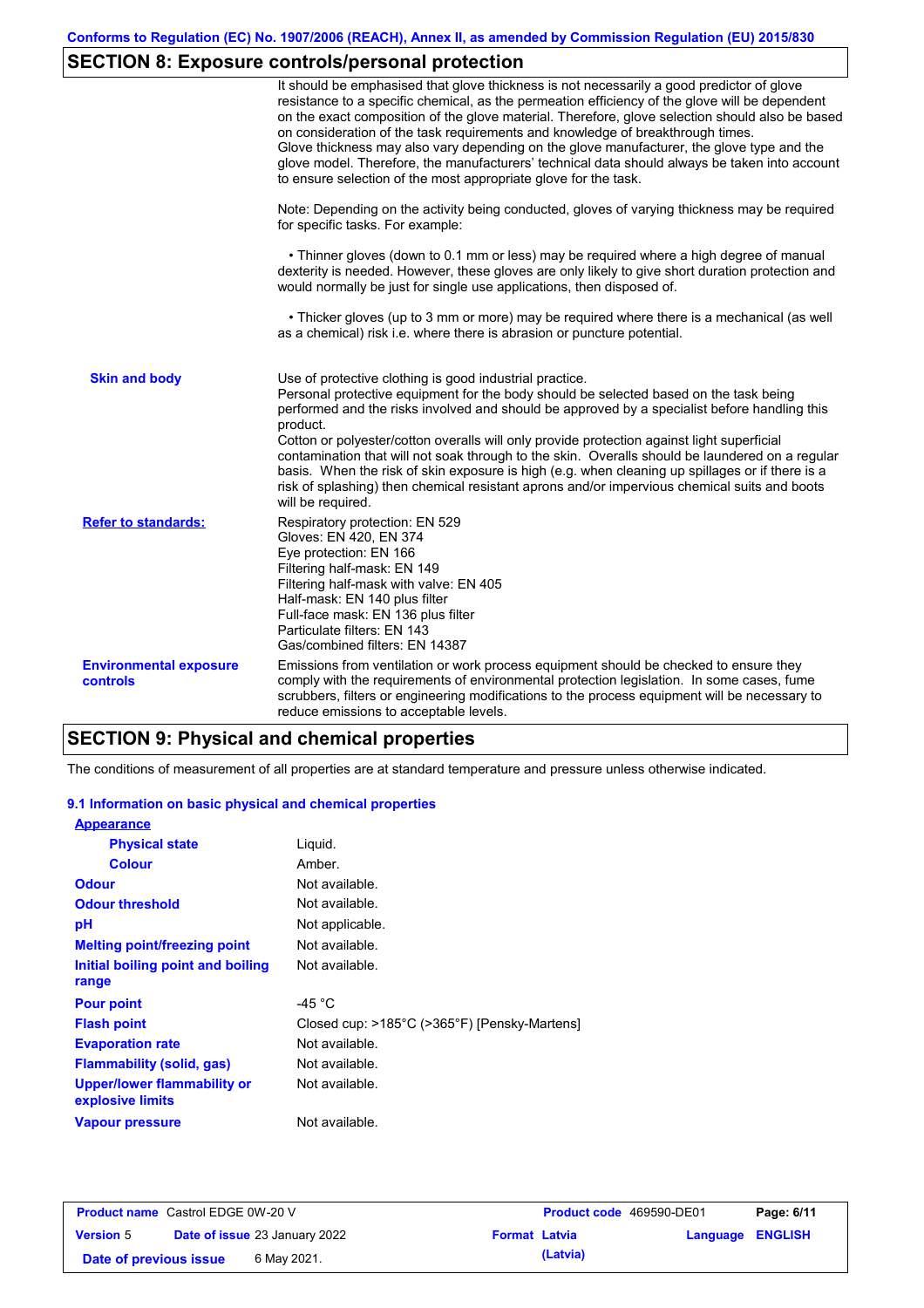## **SECTION 9: Physical and chemical properties**

|                                                   |                                                                                                                                                   | Vapour Pressure at 20°C |          |                    | Vapour pressure at 50°C |                |               |
|---------------------------------------------------|---------------------------------------------------------------------------------------------------------------------------------------------------|-------------------------|----------|--------------------|-------------------------|----------------|---------------|
|                                                   | <b>Ingredient name</b>                                                                                                                            | mm Hg kPa               |          | <b>Method</b>      | <sub>mm</sub><br>Hg     | kPa            | <b>Method</b> |
|                                                   | Distillates (petroleum),<br>hydrotreated heavy<br>paraffinic                                                                                      | < 0.08                  | < 0.011  | <b>ASTM D 5191</b> |                         |                |               |
|                                                   | Distillates (petroleum),<br>hydrotreated heavy<br>paraffinic                                                                                      | < 0.08                  | < 0.011  | <b>ASTM D 5191</b> |                         |                |               |
|                                                   | Distillates (petroleum),<br>solvent-dewaxed<br>heavy paraffinic                                                                                   | < 0.08                  | < 0.011  | <b>ASTM D 5191</b> |                         |                |               |
|                                                   | bis(nonylphenyl)amine                                                                                                                             | < 0.01                  | < 0.0013 | EU A.4             | 0                       | 0              | EU A.4        |
| <b>Vapour density</b>                             | Not available.                                                                                                                                    |                         |          |                    |                         |                |               |
| <b>Relative density</b>                           | Not available.                                                                                                                                    |                         |          |                    |                         |                |               |
| <b>Density</b>                                    | <1000 kg/m <sup>3</sup> (<1 g/cm <sup>3</sup> ) at 15°C                                                                                           |                         |          |                    |                         |                |               |
| <b>Solubility(ies)</b>                            | insoluble in water.                                                                                                                               |                         |          |                    |                         |                |               |
| <b>Partition coefficient: n-octanol/</b><br>water | <b>Not applicable.</b>                                                                                                                            |                         |          |                    |                         |                |               |
| <b>Auto-ignition temperature</b>                  | <b>Ingredient name</b>                                                                                                                            |                         | °C       | °F                 |                         | <b>Method</b>  |               |
|                                                   | bis(nonylphenyl)amine                                                                                                                             |                         | 440      | 824                |                         | <b>EU A.15</b> |               |
| <b>Decomposition temperature</b>                  | Not available.                                                                                                                                    |                         |          |                    |                         |                |               |
| <b>Viscosity</b>                                  | Kinematic: 47.4 mm <sup>2</sup> /s (47.4 cSt) at 40 $^{\circ}$ C<br>Kinematic: 8.9 to 9.3 mm <sup>2</sup> /s (8.9 to 9.3 cSt) at 100 $^{\circ}$ C |                         |          |                    |                         |                |               |
| <b>Explosive properties</b>                       | Not available.                                                                                                                                    |                         |          |                    |                         |                |               |
| <b>Oxidising properties</b>                       | Not available.                                                                                                                                    |                         |          |                    |                         |                |               |
| <b>Particle characteristics</b>                   |                                                                                                                                                   |                         |          |                    |                         |                |               |
| <b>Median particle size</b>                       | Not applicable.                                                                                                                                   |                         |          |                    |                         |                |               |
|                                                   |                                                                                                                                                   |                         |          |                    |                         |                |               |
| 9.2 Other information                             |                                                                                                                                                   |                         |          |                    |                         |                |               |

| <b>10.1 Reactivity</b>                            | No specific test data available for this product. Refer to Conditions to avoid and Incompatible<br>materials for additional information.                                |
|---------------------------------------------------|-------------------------------------------------------------------------------------------------------------------------------------------------------------------------|
| <b>10.2 Chemical stability</b>                    | The product is stable.                                                                                                                                                  |
| <b>10.3 Possibility of</b><br>hazardous reactions | Under normal conditions of storage and use, hazardous reactions will not occur.<br>Under normal conditions of storage and use, hazardous polymerisation will not occur. |
| <b>10.4 Conditions to avoid</b>                   | Avoid all possible sources of ignition (spark or flame).                                                                                                                |
| <b>10.5 Incompatible materials</b>                | Reactive or incompatible with the following materials: oxidising materials.                                                                                             |
| <b>10.6 Hazardous</b><br>decomposition products   | Under normal conditions of storage and use, hazardous decomposition products should not be<br>produced.                                                                 |

# **SECTION 11: Toxicological information**

| 11.1 Information on toxicological effects          |                                                                                                                     |                      |                          |          |                |
|----------------------------------------------------|---------------------------------------------------------------------------------------------------------------------|----------------------|--------------------------|----------|----------------|
| <b>Acute toxicity estimates</b>                    |                                                                                                                     |                      |                          |          |                |
| Not available.                                     |                                                                                                                     |                      |                          |          |                |
| <b>Information on likely</b><br>routes of exposure | Routes of entry anticipated: Dermal, Inhalation.                                                                    |                      |                          |          |                |
| <b>Potential acute health effects</b>              |                                                                                                                     |                      |                          |          |                |
| <b>Inhalation</b>                                  | Exposure to decomposition products may cause a health hazard. Serious effects may be<br>delayed following exposure. |                      |                          |          |                |
| <b>Ingestion</b>                                   | No known significant effects or critical hazards.                                                                   |                      |                          |          |                |
| <b>Product name</b> Castrol EDGE 0W-20 V           |                                                                                                                     |                      | Product code 469590-DE01 |          | Page: 7/11     |
| <b>Version 5</b>                                   | <b>Date of issue 23 January 2022</b>                                                                                | <b>Format Latvia</b> |                          | Language | <b>ENGLISH</b> |
| Date of previous issue                             | 6 May 2021.                                                                                                         |                      | (Latvia)                 |          |                |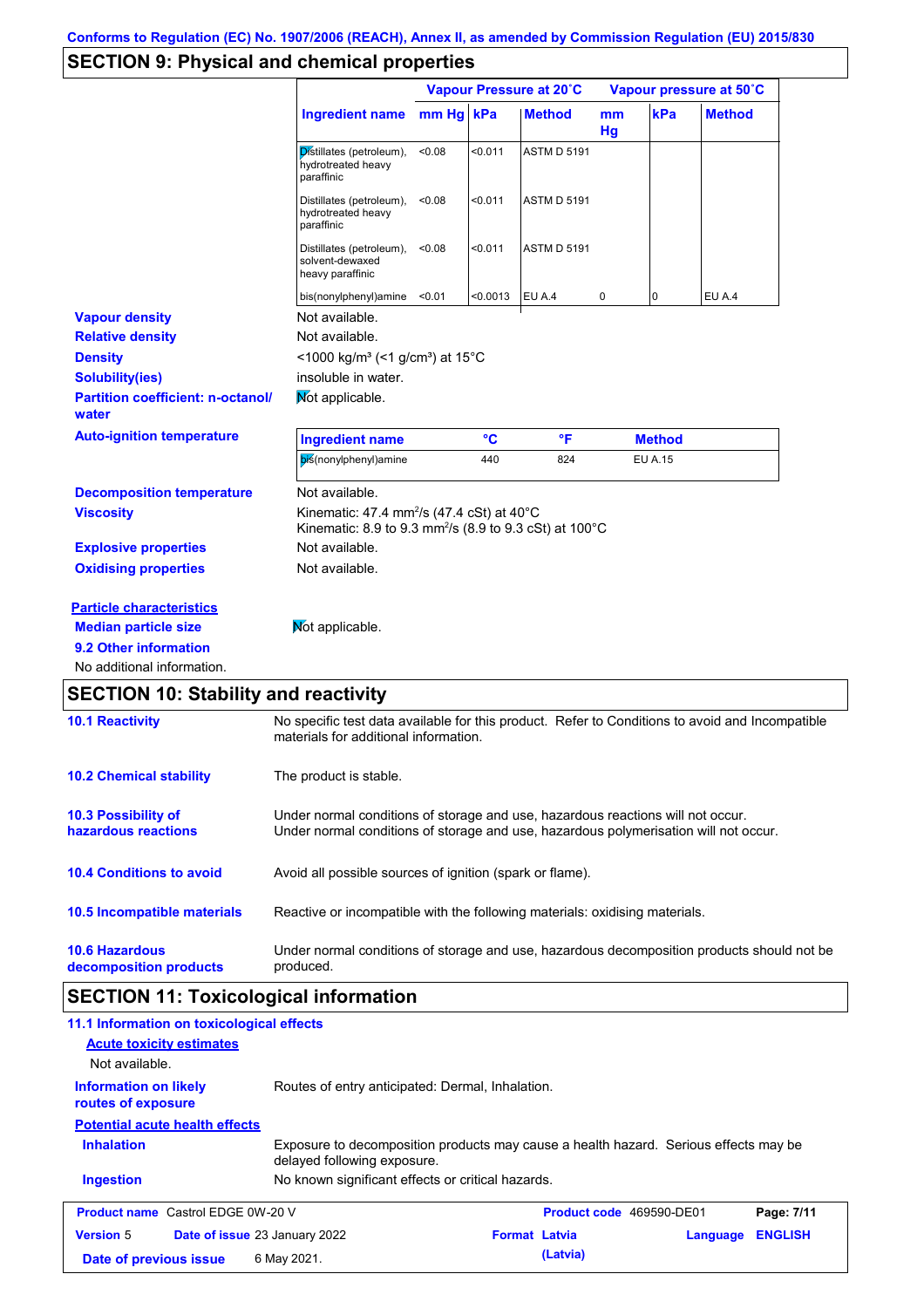## **SECTION 11: Toxicological information**

| Defatting to the skin. May cause skin dryness and irritation.                                                                                                                                                                                                                                                                                                                                                   |
|-----------------------------------------------------------------------------------------------------------------------------------------------------------------------------------------------------------------------------------------------------------------------------------------------------------------------------------------------------------------------------------------------------------------|
| No known significant effects or critical hazards.                                                                                                                                                                                                                                                                                                                                                               |
| <b>Symptoms related to the physical, chemical and toxicological characteristics</b>                                                                                                                                                                                                                                                                                                                             |
| No specific data.                                                                                                                                                                                                                                                                                                                                                                                               |
| No specific data.                                                                                                                                                                                                                                                                                                                                                                                               |
| Adverse symptoms may include the following:<br>irritation<br>dryness<br>cracking                                                                                                                                                                                                                                                                                                                                |
| No specific data.                                                                                                                                                                                                                                                                                                                                                                                               |
| Delayed and immediate effects as well as chronic effects from short and long-term exposure                                                                                                                                                                                                                                                                                                                      |
| Overexposure to the inhalation of airborne droplets or aerosols may cause irritation of the<br>respiratory tract.                                                                                                                                                                                                                                                                                               |
| Ingestion of large quantities may cause nausea and diarrhoea.                                                                                                                                                                                                                                                                                                                                                   |
| Prolonged or repeated contact can defat the skin and lead to irritation and/or dermatitis.                                                                                                                                                                                                                                                                                                                      |
| Potential risk of transient stinging or redness if accidental eye contact occurs.                                                                                                                                                                                                                                                                                                                               |
| <b>Potential chronic health effects</b>                                                                                                                                                                                                                                                                                                                                                                         |
| <b>USED ENGINE OILS</b><br>Combustion products resulting from the operation of internal combustion engines contaminate<br>engine oils during use. Used engine oil may contain hazardous components which have the<br>potential to cause skin cancer. Frequent or prolonged contact with all types and makes of used<br>engine oil must therefore be avoided and a high standard of personal hygiene maintained. |
| No known significant effects or critical hazards.                                                                                                                                                                                                                                                                                                                                                               |
| No known significant effects or critical hazards.                                                                                                                                                                                                                                                                                                                                                               |
|                                                                                                                                                                                                                                                                                                                                                                                                                 |
| No known significant effects or critical hazards.                                                                                                                                                                                                                                                                                                                                                               |
|                                                                                                                                                                                                                                                                                                                                                                                                                 |

### **SECTION 12: Ecological information**

```
12.1 Toxicity
```
**Environmental hazards** Not classified as dangerous

### **12.2 Persistence and degradability**

Expected to be biodegradable.

### **12.3 Bioaccumulative potential**

This product is not expected to bioaccumulate through food chains in the environment.

| <b>12.4 Mobility in soil</b>                            |                                                                      |
|---------------------------------------------------------|----------------------------------------------------------------------|
| <b>Soil/water partition</b><br><b>coefficient (Koc)</b> | Not available.                                                       |
| <b>Mobility</b>                                         | Spillages may penetrate the soil causing ground water contamination. |

#### **12.5 Results of PBT and vPvB assessment**

Product does not meet the criteria for PBT or vPvB according to Regulation (EC) No. 1907/2006, Annex XIII.

### **12.6 Other adverse effects**

**Other ecological information**

Spills may form a film on water surfaces causing physical damage to organisms. Oxygen transfer could also be impaired.

### **SECTION 13: Disposal considerations**

|  | <b>13.1 Waste treatment methods</b> |  |
|--|-------------------------------------|--|
|  |                                     |  |

```
Methods of disposal
Product
```
Where possible, arrange for product to be recycled. Dispose of via an authorised person/ licensed waste disposal contractor in accordance with local regulations.

### **European waste catalogue (EWC) Hazardous waste** Yes.

|                  | <b>Waste code</b>                        |                                                                 | <b>Waste designation</b> |                          |          |                |
|------------------|------------------------------------------|-----------------------------------------------------------------|--------------------------|--------------------------|----------|----------------|
| 13 02 05*        |                                          | mineral-based non-chlorinated engine, gear and lubricating oils |                          |                          |          |                |
|                  | <b>Product name</b> Castrol EDGE 0W-20 V |                                                                 |                          | Product code 469590-DE01 |          | Page: 8/11     |
| <b>Version 5</b> |                                          | Date of issue 23 January 2022                                   | <b>Format Latvia</b>     |                          | Language | <b>ENGLISH</b> |
|                  | Date of previous issue                   | 6 May 2021.                                                     |                          | (Latvia)                 |          |                |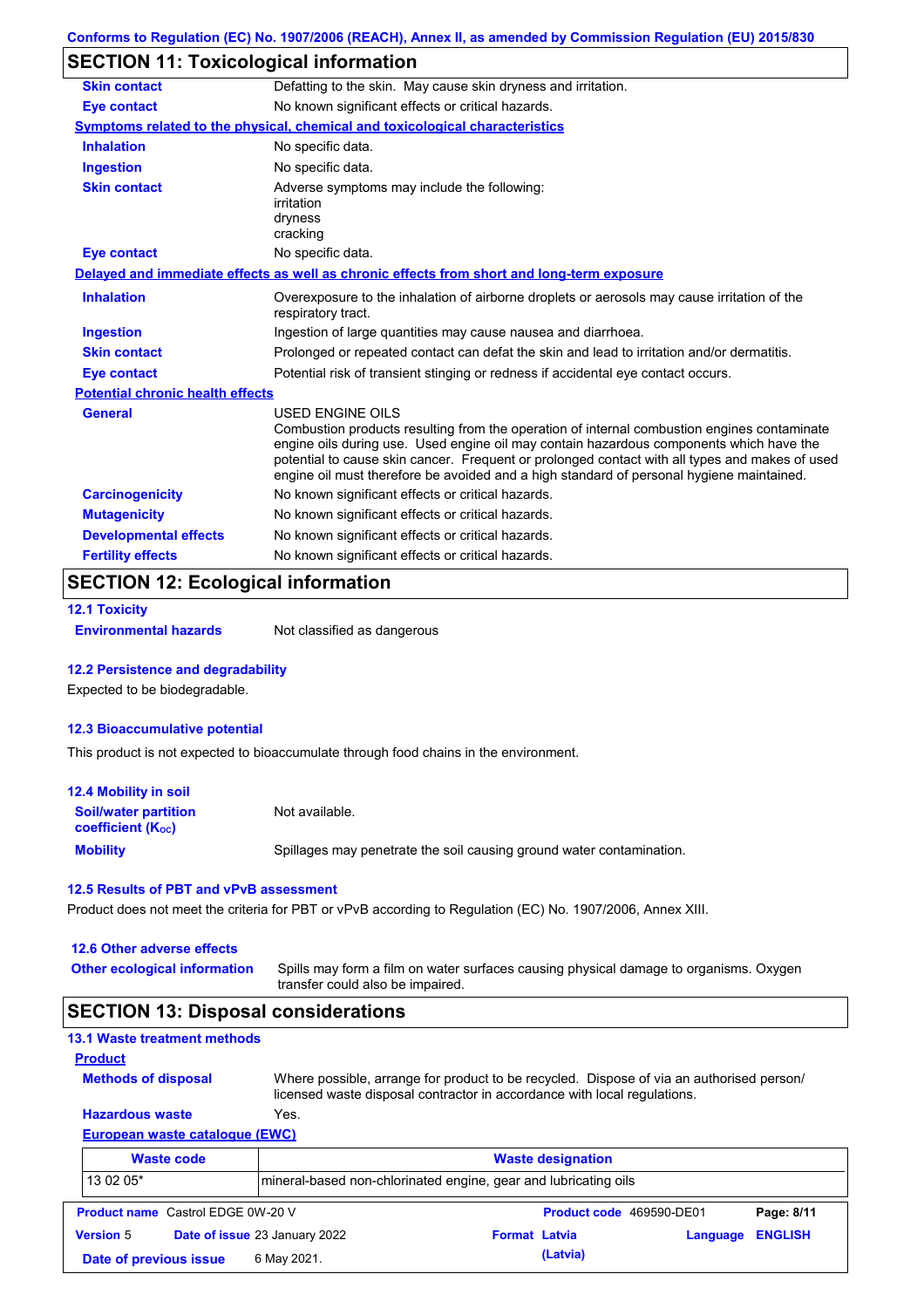## **SECTION 13: Disposal considerations**

However, deviation from the intended use and/or the presence of any potential contaminants may require an alternative waste disposal code to be assigned by the end user.

### **Packaging**

| <b>Methods of disposal</b>               | Where possible, arrange for product to be recycled. Dispose of via an authorised person/<br>licensed waste disposal contractor in accordance with local regulations.                                                                    |  |  |  |
|------------------------------------------|-----------------------------------------------------------------------------------------------------------------------------------------------------------------------------------------------------------------------------------------|--|--|--|
| <b>Special precautions</b>               | This material and its container must be disposed of in a safe way. Empty containers or liners<br>may retain some product residues. Avoid dispersal of spilt material and runoff and contact with<br>soil, waterways, drains and sewers. |  |  |  |
| <b>References</b>                        | Commission 2014/955/EU<br>Directive 2008/98/EC                                                                                                                                                                                          |  |  |  |
| <b>SECTION 14: Transport information</b> |                                                                                                                                                                                                                                         |  |  |  |

#### - - - - - - - - - Not regulated. Not regulated. Not regulated. - - - **ADR/RID IMDG IATA 14.1 UN number 14.2 UN proper shipping name 14.3 Transport hazard class(es) 14.4 Packing group ADN Additional information 14.5 Environmental hazards** No. 1980 | No. 1980 | No. 1980 | No. 1980 | No. 1980 | No. 1980 | No. 1980 | No. 1980 | No. 1980 | No. 1980 | Not regulated. - No. - -

**14.6 Special precautions for user** Not available.

### **14.7 Transport in bulk according to IMO instruments**

## **SECTION 15: Regulatory information**

Not available.

| 15.1 Safety, health and environmental regulations/legislation specific for the substance or mixture                                                                         |  |
|-----------------------------------------------------------------------------------------------------------------------------------------------------------------------------|--|
| EU Regulation (EC) No. 1907/2006 (REACH)                                                                                                                                    |  |
| Annex XIV - List of substances subject to authorisation                                                                                                                     |  |
| <b>Annex XIV</b>                                                                                                                                                            |  |
| None of the components are listed.                                                                                                                                          |  |
| <b>Substances of very high concern</b>                                                                                                                                      |  |
| None of the components are listed.                                                                                                                                          |  |
| EU Regulation (EC) No. 1907/2006 (REACH)                                                                                                                                    |  |
| <b>Annex XVII - Restrictions</b><br>Not applicable.<br>on the manufacture.<br>placing on the market<br>and use of certain<br>dangerous substances,<br>mixtures and articles |  |
| <b>Other regulations</b>                                                                                                                                                    |  |

| <b>REACH Status</b><br><b>United States inventory</b> | The company, as identified in Section 1, sells this product in the EU in compliance with the<br>current requirements of REACH.<br>All components are active or exempted. |
|-------------------------------------------------------|--------------------------------------------------------------------------------------------------------------------------------------------------------------------------|
| (TSCA 8b)<br><b>Australia inventory (AIIC)</b>        | At least one component is not listed.                                                                                                                                    |
| <b>Canada inventory</b>                               | All components are listed or exempted.                                                                                                                                   |
| <b>China inventory (IECSC)</b>                        | At least one component is not listed.                                                                                                                                    |

| <b>Product name</b> Castrol EDGE 0W-20 V |  |                                      | <b>Product code</b> 469590-DE01 |          | Page: 9/11       |  |
|------------------------------------------|--|--------------------------------------|---------------------------------|----------|------------------|--|
| <b>Version 5</b>                         |  | <b>Date of issue 23 January 2022</b> | <b>Format Latvia</b>            |          | Language ENGLISH |  |
| Date of previous issue                   |  | 6 May 2021.                          |                                 | (Latvia) |                  |  |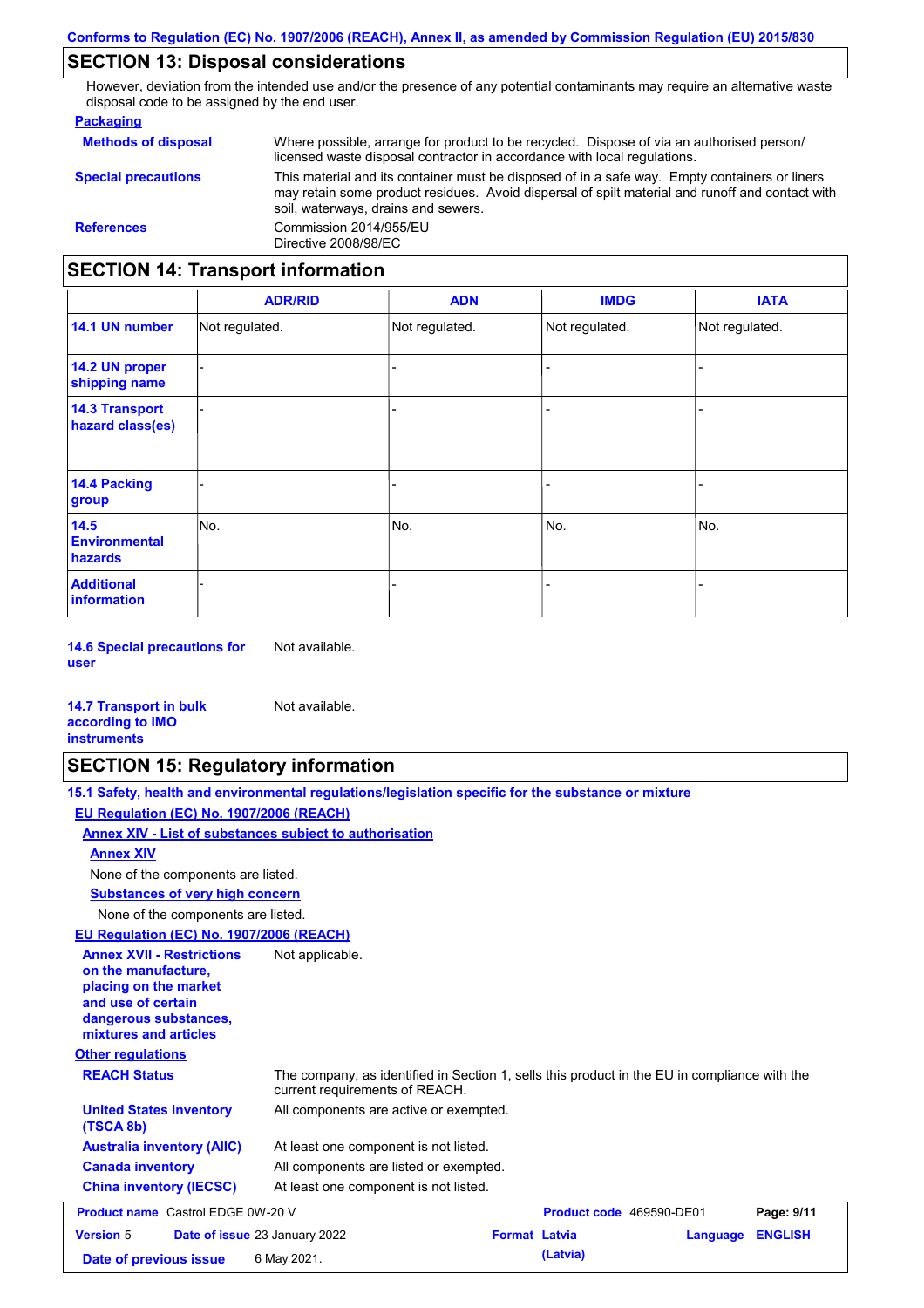## **SECTION 15: Regulatory information**

| <b>Japan inventory (CSCL)</b>                                   | At least one component is not listed.  |
|-----------------------------------------------------------------|----------------------------------------|
| <b>Korea inventory (KECI)</b>                                   | All components are listed or exempted. |
| <b>Philippines inventory</b><br>(PICCS)                         | At least one component is not listed.  |
| <b>Taiwan Chemical</b><br><b>Substances Inventory</b><br>(TCSI) | All components are listed or exempted. |
| Ozone depleting substances (1005/2009/EU)                       |                                        |
| Not listed.                                                     |                                        |
| Prior Informed Consent (PIC) (649/2012/EU)                      |                                        |
| Not listed.                                                     |                                        |
| <b>Persistent Organic Pollutants</b><br>Not listed.             |                                        |
| <b>EU - Water framework directive - Priority substances</b>     |                                        |
| None of the components are listed.                              |                                        |
| <b>Seveso Directive</b>                                         |                                        |
|                                                                 |                                        |

This product is not controlled under the Seveso Directive.

| <b>15.2 Chemical safety</b> | A Chemical Safety Assessment has been carried out for one or more of the substances within  |
|-----------------------------|---------------------------------------------------------------------------------------------|
| assessment                  | this mixture. A Chemical Safety Assessment has not been carried out for the mixture itself. |

| <b>SECTION 16: Other information</b>     |                                                                                                          |
|------------------------------------------|----------------------------------------------------------------------------------------------------------|
| <b>Abbreviations and acronyms</b>        | ADN = European Provisions concerning the International Carriage of Dangerous Goods by<br>Inland Waterway |
|                                          | ADR = The European Agreement concerning the International Carriage of Dangerous Goods by                 |
|                                          | Road                                                                                                     |
|                                          | ATE = Acute Toxicity Estimate                                                                            |
|                                          | <b>BCF</b> = Bioconcentration Factor                                                                     |
|                                          | CAS = Chemical Abstracts Service                                                                         |
|                                          | CLP = Classification, Labelling and Packaging Regulation [Regulation (EC) No. 1272/2008]                 |
|                                          | CSA = Chemical Safety Assessment                                                                         |
|                                          | CSR = Chemical Safety Report                                                                             |
|                                          | DMEL = Derived Minimal Effect Level                                                                      |
|                                          | DNEL = Derived No Effect Level                                                                           |
|                                          |                                                                                                          |
|                                          | EINECS = European Inventory of Existing Commercial chemical Substances                                   |
|                                          | ES = Exposure Scenario                                                                                   |
|                                          | EUH statement = CLP-specific Hazard statement                                                            |
|                                          | EWC = European Waste Catalogue                                                                           |
|                                          | GHS = Globally Harmonized System of Classification and Labelling of Chemicals                            |
|                                          | IATA = International Air Transport Association                                                           |
|                                          | IBC = Intermediate Bulk Container                                                                        |
|                                          | <b>IMDG</b> = International Maritime Dangerous Goods                                                     |
|                                          | LogPow = logarithm of the octanol/water partition coefficient                                            |
|                                          | MARPOL = International Convention for the Prevention of Pollution From Ships, 1973 as                    |
|                                          | modified by the Protocol of 1978. ("Marpol" = marine pollution)                                          |
|                                          | OECD = Organisation for Economic Co-operation and Development                                            |
|                                          | PBT = Persistent, Bioaccumulative and Toxic                                                              |
|                                          | PNEC = Predicted No Effect Concentration                                                                 |
|                                          | REACH = Registration, Evaluation, Authorisation and Restriction of Chemicals Regulation                  |
|                                          | [Regulation (EC) No. 1907/2006]                                                                          |
|                                          | RID = The Regulations concerning the International Carriage of Dangerous Goods by Rail                   |
|                                          | <b>RRN = REACH Registration Number</b>                                                                   |
|                                          | SADT = Self-Accelerating Decomposition Temperature                                                       |
|                                          | SVHC = Substances of Very High Concern                                                                   |
|                                          | STOT-RE = Specific Target Organ Toxicity - Repeated Exposure                                             |
|                                          | STOT-SE = Specific Target Organ Toxicity - Single Exposure                                               |
|                                          | $TWA = Time weighted average$                                                                            |
|                                          | UN = United Nations                                                                                      |
|                                          | UVCB = Complex hydrocarbon substance                                                                     |
|                                          | VOC = Volatile Organic Compound                                                                          |
|                                          | vPvB = Very Persistent and Very Bioaccumulative                                                          |
|                                          | Varies = may contain one or more of the following 64741-88-4 / RRN 01-2119488706-23,                     |
|                                          | 64741-89-5 / RRN 01-2119487067-30, 64741-95-3 / RRN 01-2119487081-40, 64741-96-4/ RRN                    |
|                                          |                                                                                                          |
| <b>Product name</b> Castrol EDGE 0W-20 V | <b>Product code</b> 469590-DF01<br>Page: 10/11                                                           |

| <b>Product name</b> Castrol EDGE 0W-20 V |  |                                      | <b>Product code</b> 469590-DE01 | Page: 10/11 |                         |  |
|------------------------------------------|--|--------------------------------------|---------------------------------|-------------|-------------------------|--|
| <b>Version 5</b>                         |  | <b>Date of issue 23 January 2022</b> | <b>Format Latvia</b>            |             | <b>Language ENGLISH</b> |  |
| 6 May 2021.<br>Date of previous issue    |  |                                      |                                 | (Latvia)    |                         |  |